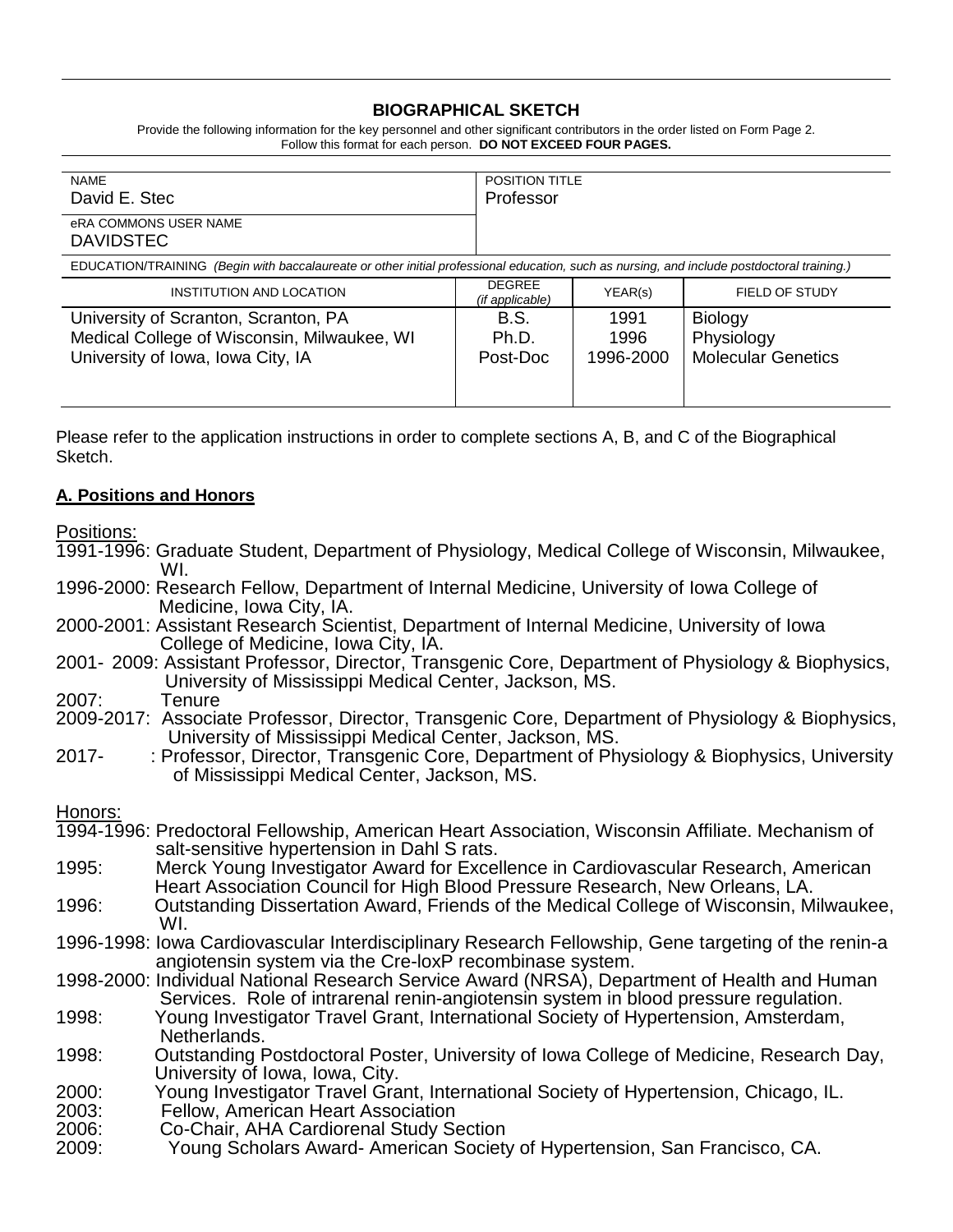- 2010-11: Co-Chair, AHA National Cardiorenal 1 Study Section
- 2012-13: Chair, AHA National Cardiorenal 1 Study Section
- 2019: Intellectual Property Recognition Award, Office of Research, University of Mississippi Medical Center
- 2020: Co-Chair, American Physiology Society Endocrinology& Metabolism Section Featured Topic, "Nuclear Receptors in Metabolism", San Diego Convention Center, San Diego, CA April  $5<sup>th</sup>$  2020. (Cancelled due to COVID-19)
- 2020: Co-Organizer, Heme Oxygenase and Related Enzymes: From Physiology to Therapeutics, June 28-July 1, Los Angeles, CA. (Cancelled due to COVID-19)
- 2021: Chair, American Heart Association Hypertension Peer Review Fellowship Committee

# **B. Publications**

- 1. McClung JA, Levy L, Garcia V, Stec DE<sup>\*</sup>, Peterson SJ, Abraham NG. Heme-oxygenase and lipid mediators in obesity and associated cardiometabolic diseases: Therapeutic implications. *Pharmacol Ther.* 2021 Sep 6:107975 \*=corresponding author
- 2. Stec DE, Weigel B, Hinds TD Jr. Editorial: Oxidative stress, antioxidants, transcription factors, and assimilation of signal transduction pathways in obesity-related disorders. *Frontiers in Pharmacology*. 12:759468. doi: 10.3389/fphar.2021.759468, 2021.
- 3. Stec DE and Abraham. NG. Pharmacological and clinical significance of Heme Oxygenase-1. *Antioxidants(Basel)* 10(6):854, 2021. PMCID:PMC8227735
- 4. Creeden JF, Gordon DM, Stec DE, Hinds TD Jr. Bilirubin as a Metabolic Hormone: The Physiological Relevance of Low Levels. *Am. J. Physiol. Endocrinol. Metab,*320(2)E191- E207, 2021.PMCID:PC860361.
- 5. Braud L, Pini M, Stec DF, Manin S, Derumeaux G, Stec DE, Foresti R, Motterlini R. Increased Sirt1 secreted from visceral white adipose tissue is associated with improved glucose tolerance in obese Nrf2-deficient mice. *Redox Biology*. Jan;38:101805, 2021.PMCID:PMC7721645.
- 6. Hinds TD Jr., Creeden JF, Gordon DM, Stec DF, Donald MC, Stec DE. Bilirubin nanoparticles reduce diet-induced hepatic steatosis, improve fat utilization, and increase plasma β-hydroxybutyrate. *Frontiers in Pharmacology*. Dec 18;11:594574, 2020.PMCID:PMC7775678.
- 7. Hinds TD Jr., and Stec DE. Natural product HO-1 inducers as treatment for nonalcoholic fatty liver disease. *Int. J. Mol. Sci.* 21(24) 9493, 2020. PMCID: PMC7764878.
- 8. Shen HH, Alex R, Bellnar L, Raffaele M, Licari M, Vanella L, Stec DE\*, Abraham NG. Milk thistle seed cold press oil attenuates markers of the metabolic syndrome in a mouse model of dietary-induced obesity. *J. Food Biochem*. Oct 12;e13522, 2020. PMCID:PMC7770619. \*=corresponding author
- 9. Hinds TD Jr., Creeden JF, Gordon DM, Spegele A, Britton SL, Koch L, Stec DE. Rats genetically selected for high aerobic exercise capacity have elevated plasma bilirubin by upregulation of hepatic biliverdin reductase-A (BVRA) and suppression of UGT1A1. *Antioxidants(Basel)* 9:889, 2020. PMCID:PMC7554716.
- 10.Raffaelle M, Licari M, Amin S, Alex R, Shen HH, Singh SP, Vanella L, Rezzani R, Bonomini F, Peterson SJ, Stec DE, Abraham NG. Cold press pomegranate seed oil attenuates dietary-obesity induced hepatic steatosis and fibrosis through antioxidant and mitochondrial pathways in obese mice. *Int. J. Mol. Sci.* 21(15) 5469, 2020. PMCID:PMC7432301.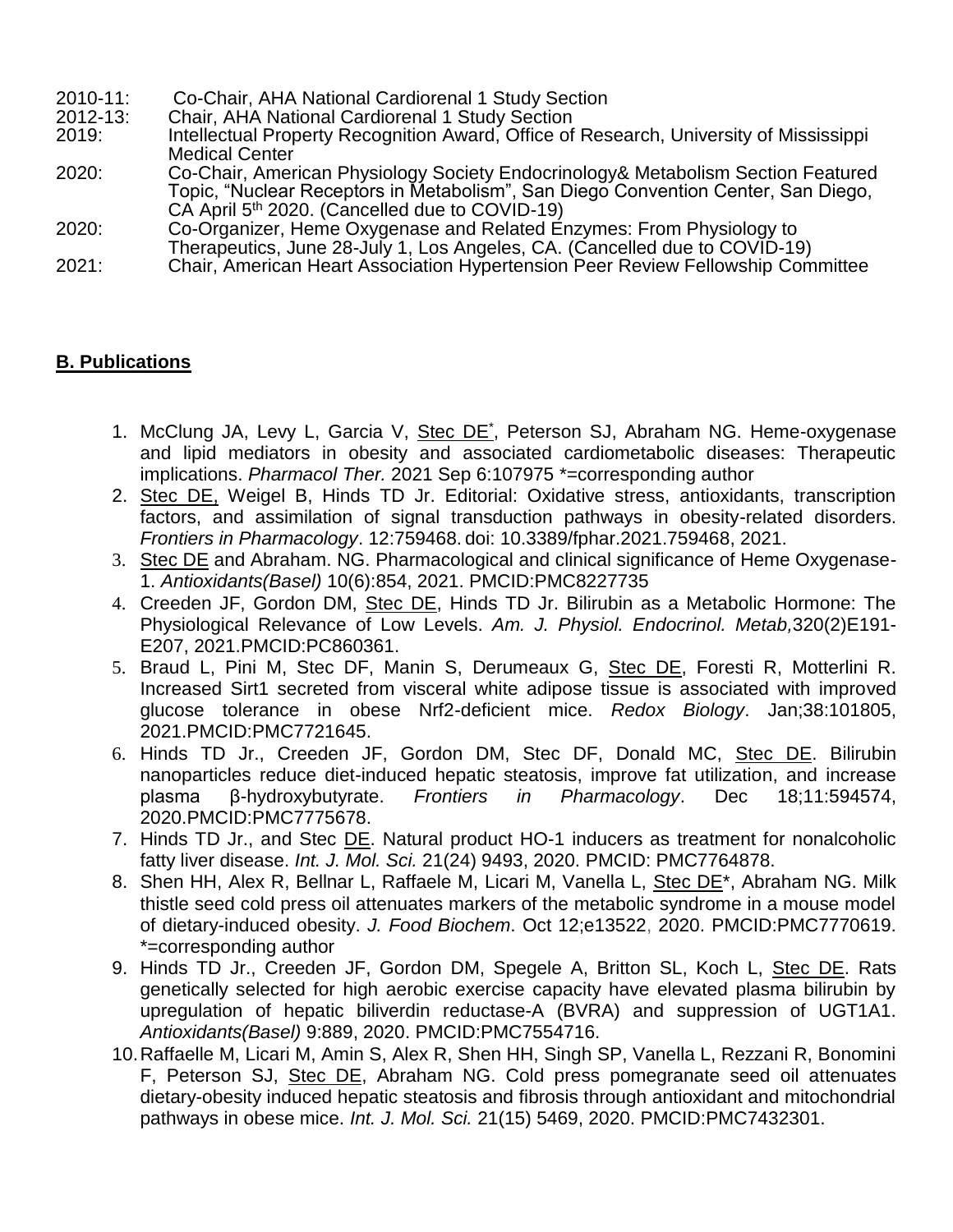- 11. Shen HH, Peterson SJ, Bellnar L, Choudhary A, Levy L, Gancz L, Sasson A, Trainer J, Rezzani R, Resnick A, Stec DE, Abraham NG. Cold-Pressed *Nigella Sativa* Oil Standardized to 3% Thymoquinone Potentiates Omega-3 Protection Against Obesity-Induced Oxidative Stress, Inflammation, and Markers of Insulin Resistance Accompanied with Conversion of White to Beige Fat in Mice. *Antioxidants(Basel)* 9(6):489, 2020.PMCID:PMC7346210.
- 12.Gordon DM, Neifer KL, Hamoud AA, Hawk CF, Nestor-Kalinoski AL, Miruzzi SA, Morran M, Adeosun SO, Sarver JG, Erhardt PW, McCullumsmith RE, Stec DE, Hinds TD Jr. Bilirubin remodels murine white adipose tissue by reshaping mitochondrial activity and the coregulator profile of peroxisome proliferator-activated receptor α. *J. Biol. Chem.* 295(29):9804-9822,2020. PMCID:PMC7380202.
- 13.Stec DE, Gordon DM, Nestor-Kalinoski AL, Donald MC, Mitchell ZL, Creeden JF, Hinds TD Jr. Biliverdin reductase A (BVRA) knockout in adipocytes induces hypertrophy and reduces mitochondria in white fat of obese mice. *Biomolecules*, 10(3), 2020. PMCID: PMC7175174
- *14.*Surh YJ, Chung HT, Na HK, Dulak J, Stec DE. Progress in heme oxygenase research. *Archives of Biochemistry and Biophysics,* 685:108321, May 30, 2020. PMCID:PMC7344117.
- 15.Hinds TD Jr., Stec DE. Bilirubin safeguards cardiorenal and metabolic diseases: A protective role in health. *Curr Hypertens Rep.* 21(11), 2019.PMCID:PMC6938163
- 16.Stec DE, Gordon DM, Hipp JA, Hong S, Mitchell ZL, Franco NR, Robison JW, Anderson CD, Stec DF, Hinds TD Jr. The loss of hepatic PPAR $\alpha$  promotes inflammation and serum hyperlipidemia in diet-induced obesity. *Am. J. Physiol. Regul. Integr. Comp. Physiol.* 317(5), R733-R745, 2019. PMCID:PMC6879843.
- 17.Gordon DM, Adeosun SO, Ngwudike SI, Anderson CD, Hall JE, Hinds TD Jr., Stec DE. CRISPR Cas9-mediated deletion of biliverdin reductase A (BVRA) in mouse liver cells induces oxidative stress and lipid accumulation. *Archives of Biochemistry and Biophysics*, 672, 15 September, 2019. PMCID: PMC6718297.
- 18.Drummond HA, Mitchell ZL, Abraham NG, Stec DE. Targeting Heme Oxygenase-1 in Cardiovascular and Kidney Disease. *Antioxidants (Basel)* 8(6):181, 2019. PMCID:PMC6617021.
- 19.Peterson SJ, Rubinstein R, Faroqui M, Raza A, Boumaza I, Zhang Y, Stec D, Abraham NG. Positive effects of heme oxygenase upregulation on adiposity and vascular dysfunction: Gene targeting vs. Pharmacologic Therapy. *Int J Mol Sci.* 20(10): 2514-2527, 2019. PMCID:PMC6566770.
- 20.Gordon DM, Blomquist TM, Miruzzi SA, McCullumsmith R, Stec DE, Hinds TD Jr. RNAsequencing in human HepG2 hepatocytes reveals  $PPAR\alpha$  mediates transcriptome responsiveness of bilirubin. *Physiol Genomics* 51(6):234-240, 2019. PMCID: PMC6620644.
- 21. Stec DF, Henry C, Stec DE, Voziyan P. Changes in urinary metabolome related to body fat involve intermediates of choline processing by gut microbiota. *Heliyon* 5(4):e01497, 2019. PMCID:PMC6465582.
- 22.Bisht K, Canesin G, Cheytan T, Li M, Csizmadia E, Woodruff TM, Stec DE, Bulmer AC, Otterbein LE, Weigel B. Deletion of Biliverdin Reductase A in myeloid cells promotes cytokine expression and chemotaxis in part via a complement C5a-C5aR1 pathway. *J Immunol.* 202(10):2982-2990, 2019. PMCID:PMC6504595.
- 23.Hinds TD Jr., Stec DE. Bilirubin, a Cardiometabolic Signaling Molecule. *Hypertension.*  72(4):788-795, 2018. PMCID: PMC6205727.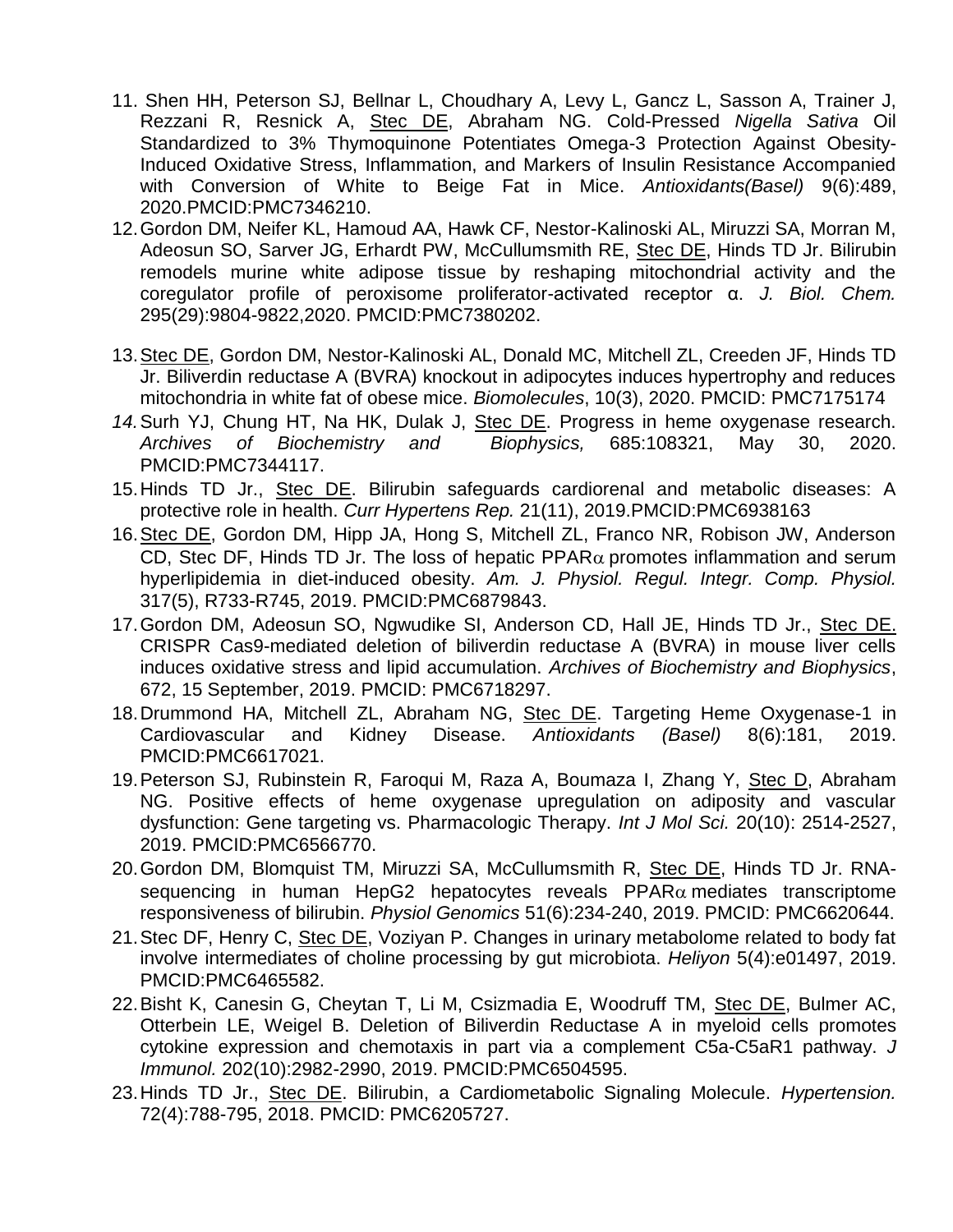- 24.Sundararaghavan VL, Binepal S, Stec DE, Sindhwani P, Hinds TD Jr. Bilirubin, a new therapeutic for kidney transplant? Transplant Rev (Orlando). 32(4):234-40, 2018. PMCID: PMC6535229.
- 25.Adeosun SO, Gordon DM, Weeks MF, Moore KH, Hall JE, Hinds TD Jr., Stec DE. Loss of biliverdin reductase-A (BVRA) promotes lipid accumulation and lipotoxicity in mouse proximal tubule cells. *Am. J. Physiol. Renal Physiol.* 315(2):F323-F331,2018. PMCID:PMC6139518.
- 26. Weaver L, Hamoud AA, Stec DE, Hinds TD Jr. Biliverdin Reductase and Bilirubin in Hepatic Disease. *Am. J. Physiol. Gastrointest Liver Physiol.* 314(6):G668-G676, 2018. PMCID:PMC6032063.
- 27.Hamoud AR, Weaver L, Stec DE, Hinds TD Jr. Bilirubin in the liver-gut signaling axis. *Trends in Endocrinology and Metabolism.* 29(3):140-150,2018. PMCID:PMC5831340.
- 28.Adeosun SO, Moore KH, Lang DM, Nwaneri AC, Hinds TD Jr., Stec DE. A novel fluorescence-based assay for the measurement of biliverdin reductase activity. *Reactive Oxygen Species*, 5(13):35-45, 2018. PMCID:PMC5785779.
- 29. Bakrania BA, Spradley FT, Satchell SC, Stec DE, Rimoldi JM, Gadepalli RS, Granger JP. Heme oxygenase-1 is a potent inhibitor of placental ischemia-mediated endothelin-1 production in cultured human glomerular endothelial cells *Am*. *J. Physiol. Regul. Integr. Comp. Physiol.* 314(3):R427-R43, 2018. PMCID: PMC5899255
- 30.George EM, Cockrell K, Arany M, Stec DE, Rimoldi JM, Gadepalli RS, Granger JP. Carbon monoxide releasing molecules blunt placental ischemia-induced hypertension. *Am. J. Hypertens.* 30(9):931-937, 2017. PMCID:PMC5861582.
- 31.Hosick PA, Weeks MF, Hankins MW, Moore KH, Stec DE. Sex-dependent effects of HO-1 deletion from adipocytes in mice. *Int. J. Mol. Sci.*18(3)E611, 2017. PMCID:PMC5372627.
- 32.Adeosun SO and Stec DE. Bilirubin protects the aging heart. *Acta Physiol (Oxf)*, 220(4):402-403, 2017. PMCID:PMC5522653.
- 33.Hinds TD Jr., Hosick PA, Chen S, Tukey RH, Hankins MW, Nestor-Kalinoski A, Stec DE. Mice with hyperbilirubinemia due to Gilbert's Syndrome polymorphism are resistant to hepatic steatosis by decreases serine 73 phosphorylation of PPAR. *Am. J. Physiol. Endocrinol. Metab.,* 312(4):E244-E252, 2017. PMCID:PMC5406988.
- 34.Marino JS, Stechschulte LA, Stec DE, Nestor-Kalinoski A, Coleman S, Hinds TD Jr. [Glucocorticoid receptor β induces hepatic steatosis by augmenting inflammation and](https://www.ncbi.nlm.nih.gov/pubmed/27784782)  [inhibition of the peroxisome proliferator-activated receptor \(PPAR\) α.](https://www.ncbi.nlm.nih.gov/pubmed/27784782) *J. Biol. Chem.* 291 (50):25776-25788, 2016. PMCID:PMC5203696.
- 35.Hinds TD Jr., Burns KA, Hosick PA, McBeth L, Nestor-Kalinoski A, Drummond HA, AlAmodi AA, Hankins MW, Vanden Heuvel JP, Stec DE. Biliverdin reductase A attenuates hepatic steatosis by inhibition of glycogen synthase kinase (GSK)  $3\beta$  phosphorylation of serine 73 of peroxisome proliferator-activated receptor (PPAR)  $\alpha$ . J. Biol. Chem. 291(48):25179-25191, 2016.PMCID:PMC5122784.
- 36.Hinds TD Jr., Adeosun SO, Alamodi AA, Stec DE. Does bilirubin prevent hepatic steatosis through activation of the PPAR $\alpha$  nuclear receptor? *Medical Hypotheses*. 95:54-57, 2016. PMCID:PMC5433619.
- 37.Stec DE, John K, Trabbic CJ, Luniwal A, Hankins MW, Baum J, Hinds TD Jr. Bilirubin binding to PPAR $\alpha$  inhibits lipid accumulation. PloS ONE 11(4):e0153427. Doi:10.1371/journal.prone.0153427, 2016. PMCID:PMC4829185.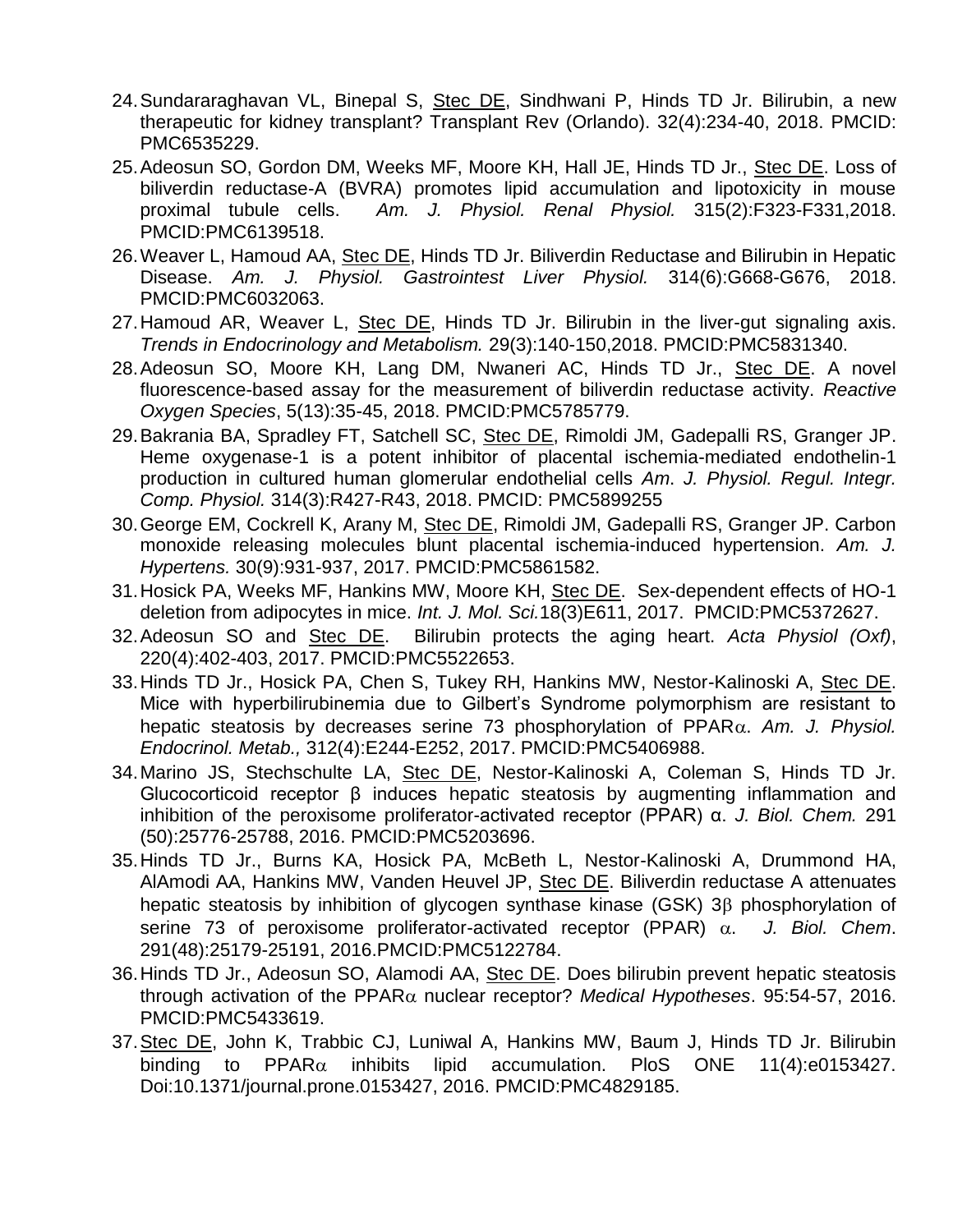- 38.Ryan MJ, Coleman TT, Sasser JM, Pittman KM, Hankins MW, Stec DE. Vascular smooth muscle specific deletion of the leptin receptor attenuates leptin induced vascular relaxation. *Am. J. Physiol. Regul. Integr. Comp. Physiol.* 310(10):R960-7*, 2016.* PMCID:PMC4896083.
- 39.Stec DE, Juncos LA, Granger JP. Renal Intramedullary Infusion of Tempol Normalizes the Blood Pressure Response to Intrarenal Blockade of Heme Oxygenase-1 in Angiotensin II-Dependent Hypertension. *J. Am. Soc. Hypertens. 10(4):346-351, 2016.* PMCID:PMC4829442*.*
- 40.Hosick PA, AlAmodi AA, Hankins MW, Stec DE. Chronic treatment with a carbon monoxide releasing molecule reverses dietary induced obesity in mice. *Adipocyte* 5:1-10, 2015. PMCID:PMC4836479.
- 41.Lu Y, Wei J, Stec DE, Roman RJ, Ge Y, Cheng L, Liu EY, Zhang Z, Laerkegaard Hansen PB, Fan F, Juncos LA, Wang L, Pollock J, Huang PL, Fu Y, Wang S, Liu R. Macula densa nitric oxide synthase 1<sub>β</sub> protects against salt-sensitive hypertension. . *J Am Soc Nephrol* 27(8):2345-56, 2016.PMCID:PMC4829442.
- 42.Hall ME, Harmancey R, Stec DE. Lean heart: Role of leptin in cardiac hypertrophy and metabolism. *World Journal of Cardiology* 7(9):511-524, 2015 .PMCID:PMC4577678.
- 43. George EM, Stout JM, Stec DE, Granger JP. Heme oxygenase induction attenuates TNF--induced hypertension in pregnant rodents. *Front. Pharmacol.* 6:165 doi: 10.3389/fphar.2015.00165. PMCID:PMC4538306.
- 44. Drummond HA and Stec DE. BENaC acts as a mechanosensor in renal vascular smooth muscle cells that contributes to renal myogenic blood flow regulation, protection from renal injury and hypertension. *J. of Nephrology Res* 1(1):1-9, 2015. PMCID:PMC5138029.
- 45. O'Brien L, Hosick PA, John K, Stec DE, Hind Jr., TD. Biliverdin reductase isozymes in metabolism. Trends in Endocrinology and Metabolism. 26(4):212-220, 2015.PMCID: PMC4380527.
- 46.Gannon KP, McKey SE, Stec DE, Drummond HA. Altered myogenic vasoconstriction and regulation of whole kidney blood flow in the ASIC2 knockout mouse. *Am. J. Physiol. Renal Physiol.*308(4), F339-F348, 2015. PMCID:PMC4329487.
- 47.Hall ME, Maready MW, Hall JE, Stec DE. Rescue of cardiac leptin receptors in db/db mice prevents myocardial triglyceride accumulation. *Am. J. Physiol. Endocrinol. Metab.,307(3),E316-25, 2014*. PMCID:PMC4121577.
- 48.Hosick PA, Ahmed EK, Gousset MU, Granger JP, Stec DE. Inhalation of carbon monoxide is ineffective as a long-term therapy to reduce obesity in mice fed a high fat diet. *BMC Obesity*: 1:6, 2014. PMCID:PMC4511028.
- 49. Warrington JP, Coleman K, Skaggs C, Hosick PA, Stec DE, Ryan MJ, Granger JP, Drummond HA. Heme oxygenase-1 promotes migration and beta epithelial Na+ channel expression in cytotrophoblasts and ischemic placentas. *Am. J. Physiol. Regul. Integr. Comp. Physiol.*306(9),R641-6 2014. PMCID:PMC4010664.
- 50.Hosick PA, AlAmodi AA, Storm MV, Gousset MU, Pruett BE, Gray III W, Stout J, Stec DE. Chronic carbon monoxide treatment attenuates development of obesity and remodels adipocytes in mice fed a high-fat diet. *Int. J. Obesity* 38(1):132-139, 2014. PMCID:PMC3760985.
- 51.Stout JM, Gousset MU, Drummond HA, Gray III W, Pruett BE, Stec DE. Sex-specific effects of heme oxygenase-2 deficiency on renovascular hypertension. *J. Am. Soc. Hypertens.* 7(5):328-35, 2013. PMCID: PMC3783623.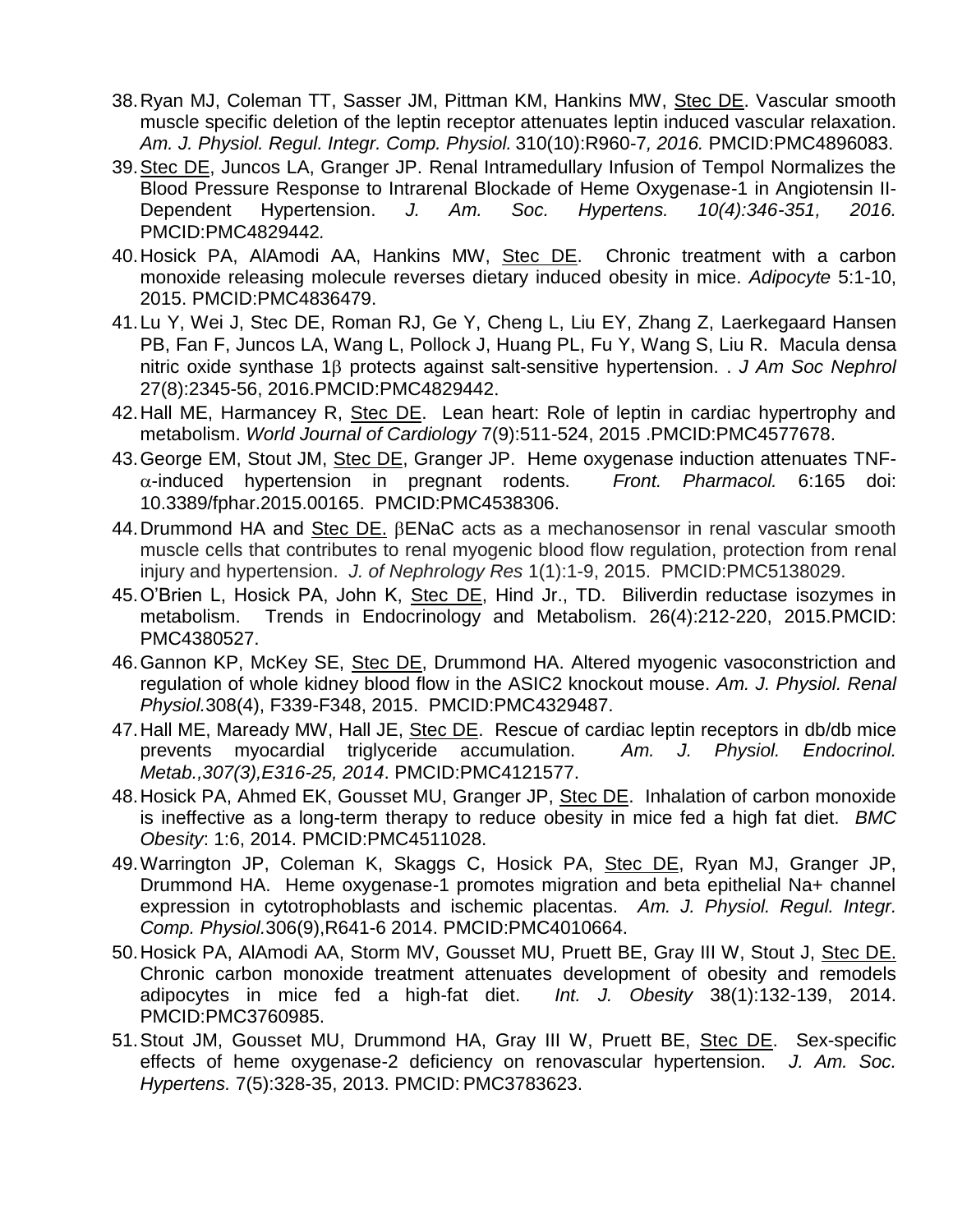- 52.Stec DE, Storm MV, Pruett BE, Gousset MU. Antihypertensive actions of moderate hyperbilirubinemia: Role of superoxide inhibition. *Am. J. Hypertens.* 26(7):918-23, 2013. PMCID:PMC3731819.
- 53.George EM, Hosick PA, Stec DE, Granger JP. Heme oxygenase inhibition increases blood pressure in pregnant rats. *Am. J. Hypertens.* 26(7):924-30, 2013. PMCID:PMC3731822.
- 54. Hall ME, Smith G, Hall JE, Stec DE. Cardiomyocyte-specific deletion of leptin receptors causes lethal heart failure in Cre-recombinase mediated cardiotoxicity. *Am. J. Physiol. Regul. Integr. Comp. Physiol.* 303(12):R1241-50, 2012. PMCID:PMC03532590
- 55.Stec DE, Ishikawa K, Sacerdoti D, Abraham NG. Emerging role of heme oxygenase and its metabolites in the regulation of cardiovascular function. *Int. J. Hypertens.* 2012;2012: 593530. Epub Oct 22, 2012. PMCID:PMC3485519
- 56.Stec DE, Hosick PA, Granger. Bilirubin, renal hemodynamics, and blood pressure. *Front. Pharmacol.* 3:18, 2012 (Epub Feb 14, 2012) PMCID: PMC3278997
- 57.Stec DE, Drummond HA, Gousset MU, Storm MV, Abraham NG, Csongradi E. Expression of heme oxygenase-1in thick ascending loop of Henle attenuates angiotensin II-dependent hypertension. *J Am Soc Nephrol* 23(5): 834-841, 2012. PMCID:PMC3338287.
- 58. Csongradi E, Juncos LA, Drummond HA, Vera T, Stec DE. Role of carbon monoxide in kidney function: Is a little carbon monoxide good for the kidney? *[Curr Pharm Biotechnol.](http://www.ncbi.nlm.nih.gov/pubmed/22201605)* 13: 819-826, 2012. PMCID:PMC3354025.
- 59. Csongradi E, Storm MV, Stec DE. Renal inhibition of heme oxygenase-1 increases blood pressure in angiotensin-II dependent hypertension. *Int.J. Hypertens.* 2012;2012:497213. Epub Nov 16, 2011. PMCID:PMC3227477.
- 60.Chandrashekar K, Lopez-Ruiz A, Juncos R, Nath K, Stec DE, Vera T, Liu R, Juncos LA. [The modulatory role of heme oxygenase on subpressor angiotensin II-induced](http://www.ncbi.nlm.nih.gov/pubmed/22506099)  [hypertension and renal injury.](http://www.ncbi.nlm.nih.gov/pubmed/22506099) *Int. J. Hypertens.* 2012;2012:392890. Epub 2012 Mar 11. PMCID:PMC3312292.
- 61.Hosick PA and Stec DE. Heme oxygenase, a novel target for the treatment of hypertension and obesity? *Am. J. Physiol. Regul. Integr. Comp. Physiol.* 302:R207-214, 2012. PMCID:PMC3278997
- 62.George EM, Aranay M, Cockrell K, Storm MV, Stec DE, Granger JP. Induction of heme oxygenase-1 attenuates sFlt-1 induced hypertension in pregnant rats. *Am. J. Physiol. Regul. Integr. Comp. Physiol.* 301(5):R1495-500, 2011. PMCID: PMC3213946
- 63.Rodriguez F, Lopez B, Perez C, Fenoy FJ, Hernandez I, Stec DE, Li Volti G, Garcia Salom M. Chronic tempol treatment attenuates the renal hemodynamic effects induced by a heme oxygenase inhibitor in streptozotocin diabetic rats. *Am. J. Physiol. Regul. Integr. Comp. Physiol.* 301(5):R1540-8, 2011. PMCID:
- 64.Drummond HA, Grifoni SC, Abu-Zaid A, Gousset M, Chiposi R, Barnard JM, Murphey B, Stec DE. [Renal inflammation and elevated blood pressure in a mouse model of reduced](http://www.ncbi.nlm.nih.gov/pubmed/21543417)  [ENaC.](http://www.ncbi.nlm.nih.gov/pubmed/21543417) *Am. J. Physiol. Renal Physiol.*301(2):F443-9, 2011. PMCID:PMC3154591
- 65.Csongradi E, doCarmo JM, Dubinion JH, Vera T, Stec DE. Chronic HO-1 induction with cobalt protoporphyrin (CoPP) treatment increases oxygen consumption, activity, heat production and lowers body weight in obese melanocortin-4-receptor-deficient mice. *Int. J. Obesity* 36(2):244-53, 2012. PMCID: PMC3139690
- 66. Hall ME, Smith G, Hall JE, Stec DE. Systolic dysfunction in cardiac specific ligand inducible MerCreMer transgenic mice. *Am. J. Physiol. Heart and Circulatory Physiology.* 301(1):H253-60, 2011.PMCID: PMC3129917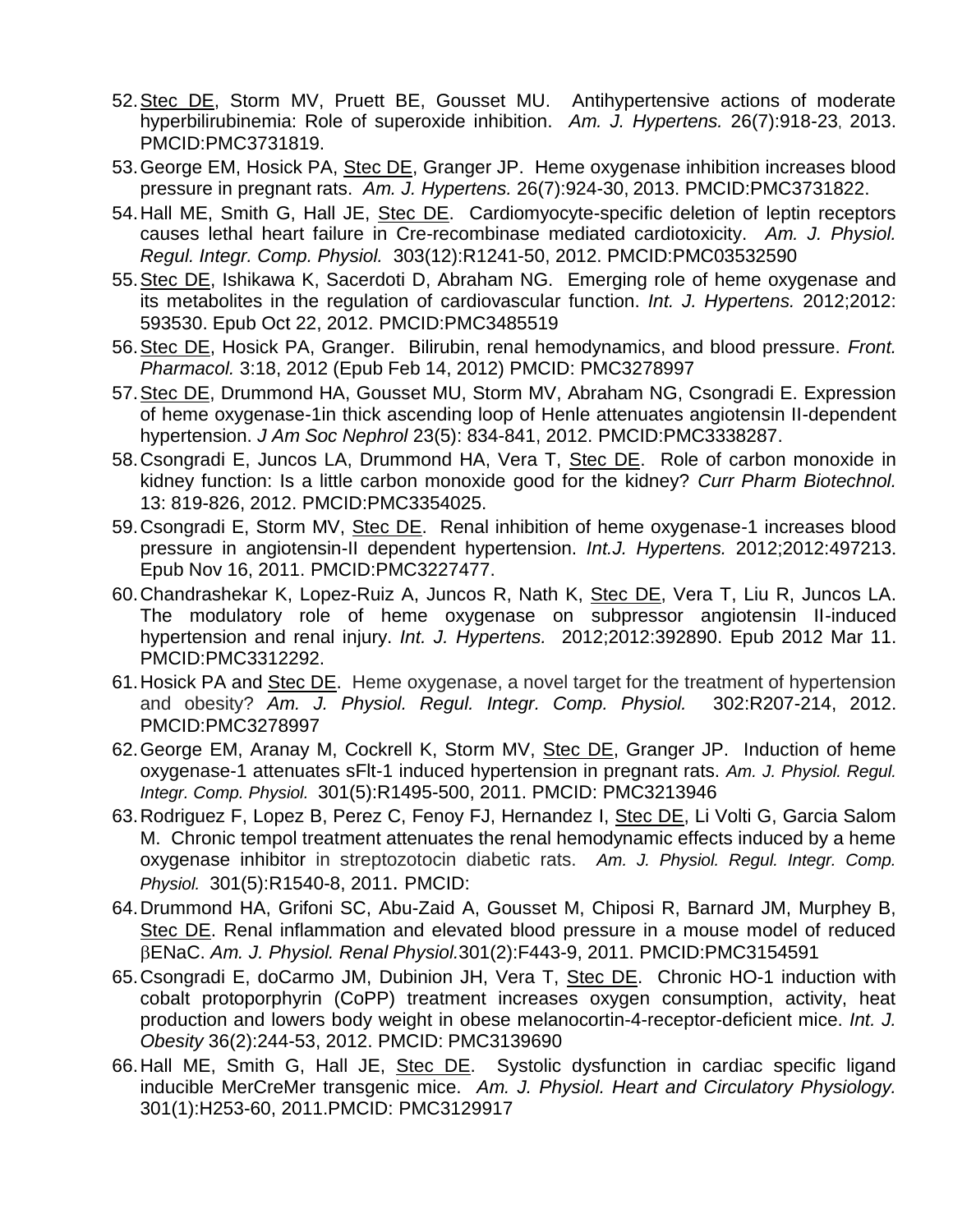- 67.George EM, Cockrell K, Aranay M, Csongradi E, Stec DE, Granger JP. Induction of heme oxygenase 1 attenuates placental ischemia-induced hypertension. *Hypertension*. 57(5):941-8, 2011. PMCID: PMC3085942
- 68.Salahudeen AK, Yang M, Huang H, Dore S, Stec DE. Fenoldopam preconditioning :role of heme oxygenase-1 in protecting human tubular cells and rodent kidneys against coldhypoxia injury. *Transplantation* 91(2):176,182, 2011. PMCID: PMC3142452
- 69.Cao J, Sodhi K, Inoue K, Quilley J, Rezzani R, Rodella L, Vanella L, Germinario L, Stec DE, Abraham NG, Kappas A. Lentiviral human heme oxygenase targeting endothelium improved vascular function in Ang II model of hypertension. [Hum Gene Ther.](javascript:AL_get(this,%20) 22:1-12, 2011. PMCID: PMC3057195
- 70.Bardowell SA, Stec DE, Parker RS. Common variants of cytochrome P450 4F2 exhibit altered vitamin E- $\omega$ -hydroxylase specific activity. *J.Nutr.* 140 (11):1901-6, 2010. PMCID: PMC2955872
- 71. Vera T and Stec DE. Moderate hyperbilirubinemia improves renal hemodynamics in angiotensin II dependent hypertension. *Am. J. Physiol. Regul. Integr. Comp. Physiol. 299(4):R1044-9*, 2010. PMCID:PMC2957382
- 72.Csongradi E, Vera T, Rimoldi JM, Gadepalli RS, Stec DE. [In Vivo Inhibition of Renal Heme](http://www.ncbi.nlm.nih.gov/pubmed/20338241)  [Oxygenase with an Imidazole-Dioxolane Inhibitor.](http://www.ncbi.nlm.nih.gov/pubmed/20338241) *Pharmacol Res.* 61(6):525-30, 2010. PMCID: PMC2859119
- 73.Hall JE, da Silva AA, do Carmo JM, Dubinion J, Hamza S, Munusamy S, Smith G, Stec DE. [Obesity-induced Hypertension: Role of Sympathetic Nervous System, Leptin and](http://www.ncbi.nlm.nih.gov/pubmed/20348094)  [Melanocortins.](http://www.ncbi.nlm.nih.gov/pubmed/20348094) *J Biol Chem.* 285(23):17271-6, 2010. PMCID:PMC2878489
- 74. Stec DE, Vera T, Storm MV, McLemore Jr GR, Ryan MJ. [Blood pressure and renal blood flow](http://www.ncbi.nlm.nih.gov/pubmed/19846746?itool=EntrezSystem2.PEntrez.Pubmed.Pubmed_ResultsPanel.Pubmed_RVDocSum&ordinalpos=1)  [responses in heme oxygenase-2 knockout mice.](http://www.ncbi.nlm.nih.gov/pubmed/19846746?itool=EntrezSystem2.PEntrez.Pubmed.Pubmed_ResultsPanel.Pubmed_RVDocSum&ordinalpos=1) *Am. J. Physiol. Regul. Integr. Comp. Physiol.*  297(6):R1822-8, 2009. PMCID: PMC2803624
- 75. Young SC, Storm MV, Speed JS, Kelsen S, Tiller CV, Vera T, Drummond HA, Stec DE. [Inhibition](http://www.ncbi.nlm.nih.gov/pubmed/19759334?itool=EntrezSystem2.PEntrez.Pubmed.Pubmed_ResultsPanel.Pubmed_RVDocSum&ordinalpos=2)  of biliverdin reductase increases ANG II-dependent superoxide levels in cultured renal [tubular epithelial cells.](http://www.ncbi.nlm.nih.gov/pubmed/19759334?itool=EntrezSystem2.PEntrez.Pubmed.Pubmed_ResultsPanel.Pubmed_RVDocSum&ordinalpos=2) *Am. J. Physiol. Regul. Integr. Comp. Physiol.* 297(5):R1546-53, 2009. PMCID: PMC2777783
- 76. Vera T, Granger JP, Stec DE. Inhibition of bilirubin metabolism induces moderate hyperbilirubinemia and attenuates angiotensin-II dependent hypertension in mice. *Am. J. Physiol. Regul. Integr. Comp. Physiol.* 297(3):R738-43, 2009. PMCID: PMC2739796
- 77.Kelsen S, Patel BJ, Parker LB, Vera T, Rimoldi JM, Gadepalli RSV, Drummond HA, Stec DE. Heme Oxygenase Attenuates Angiotensin II-Mediated Superoxide Production in Cultured Mouse Thick Ascending Loop of Henle Cells. Am.J. Physiol. Renal Physiol. 295(4):F1158-65, 2008. PMCID:PMC2576158**.**
- 78. Vera T, Kelsen S, Stec DE. Kidney-Specific Induction of Heme Oxygenase-1 Prevents Angiotensin II Hypertension. *Hypertension*. 52:1-6, 2008. PMCID:PMC2803055.
- 79.Stec DE, Drummond HA, Vera T. Role of Carbon Monoxide in Blood Pressure Regulation. *Hypertension*. 51:1-8, 2008.
- 80.Stec DE, Vera T, McLemore GR, Kelsen S, Rimoldi JM, Gadepalli RSV, Ryan MJ. Heme oxygenase-1 induction does not improve vascular relaxation in angiotensin II hypertensive mice. *Am. J. Hypertens.* 21(2):189-93, 2008. PMCID:PMC2849138.
- 81. Zabalgoitia M, Colston JT, Reddy SV, Holt JW, Regan RF, Stec DE, Rimoldi JM, Chandrasekar B. Carbon monoxide donors or HO-1 overexpression block interleukin 18 mediated NF-B-PTEN –dependent human cardiac endothelial cell death. *Free Radical Biology and Medicine*. 44:284-298, 2008. PMCID:PMC2576158.
- 82.Asija A, Peterson SJ, <u>Stec DE</u>, Abraham NG. Targeting endothelial cells with heme oxygenase-1 gene using VE-Cadherin promoter attenuates hyperglycemia-mediated cell injury and apoptosis. *Antioxidants & Redox Signaling* 9(12):2065-73, 2007.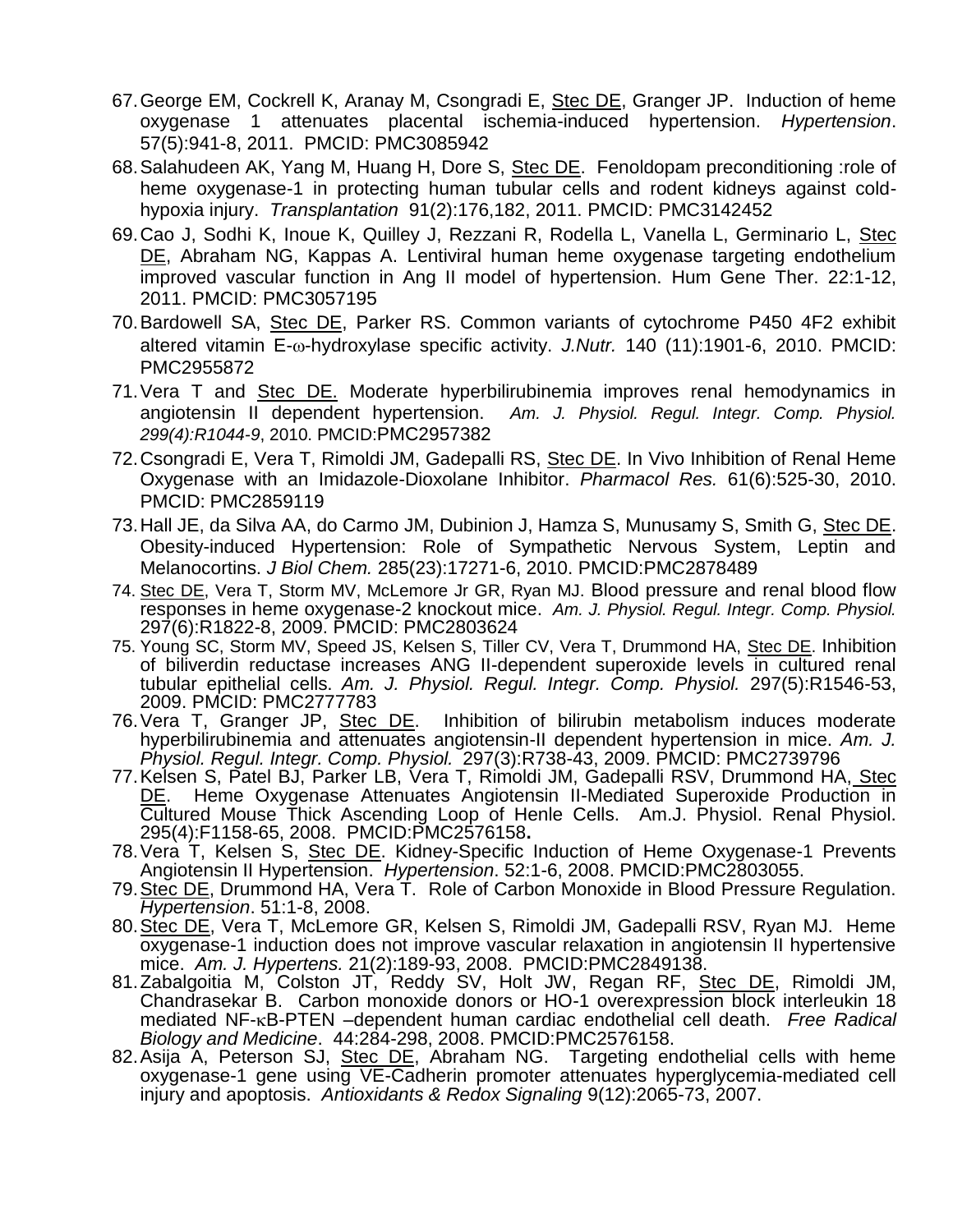- 83.Goodman AI, Olszanecki R, Yang LM, Quan S, Li M, Omura S, <u>Stec DE</u>, Abraham NG. Heme oxygenase-1 protects against radiocontrast-induced acute kidney injury by regulating anti-apoptotic proteins. *Kidney Int.* 72(8):945-53, 2007.
- 84.Stec DE, Roman RJ, Flasch A, Rieder MJ. A functional polymorphism in human CYP4F2 decreases 20-HETE production. *Physiological Genomics.* 30(1):74-81, 2007.
- 85. Vera T, Kelsen S, Yanes LL, Reckelhoff JF, Stec DE. HO-1 induction lowers blood pressure and superoxide production in the renal medulla of angiotensin II hypertensive mice. *Am.J. Physiol. Regul. Integr. Comp. Physiol.* 292(4): R1472-8, 2007.
- 86.Stec DE, Bishop C, Rimoldi JM, Poreddy SR, Vera T, Salahudeen AK. Carbon monoxide (CO) protects renal tubular epithelial cells against cold-rewarm apoptosis. *Renal Failure*. 29:1-6, 2007.
- 87.Vera T and Stec DE. Heme Oxygenase-1: A potential anti-hypertensive target. *Current Hypertension Reviews*. 3(1): 75-82, 2007.
- 88.Stec DE, Gannon KP, Beaird JS, Drummond HA. 20-Hydroxyeicosatetraenoic Acid (20- HETE) stimulates migration of vascular smooth muscle cells. *Cell Physiol Biochem*. 19:121-128, 2007.
- 89.Olszanecki R, Rezzani R, Omura S, Stec DE, Rodella L, Botros F, Goodman AI, Drummond G, Abraham NG. Genetic suppression of HO-1 exacerbates renal damage: Reversed by an increase in the anti-apoptotic signaling pathway. *Am. J. Physiol. Renal Physiol.* 292:F148-157, 2007.
- 90.Granger JP, Abram S, Stec DE, Chandler D, LaMarca B. Endothelin, the Kidney,and Hypertension. *Current Hypertension Reports.* 8(4): 298-303, 2006.
- 91. Grifoni SD, Gannon KA, Stec DE, Drummond HA. ENaC proteins contribute to VSMC migration. *Am. J. Physiol. Heart Circ Physiol.* 291(6):H3076-86, 2006.
- 92.Ryan MJ, Jernigan NL, Drummond HA, McLemore Jr., GR, Rimoldi JM, Poreddy SR, Gadepalli RSV, Stec DE. Renal vascular responses to CORM-A1 in the mouse. *Pharmacol Res*. 54(1):24-9, 2006.
- 93.Drummond HA, Furtado MM. Myers S, Grifoni S, Parker KA, Hoover A, Stec DE. ENaC proteins are required for NGF-induced neurite growth. *Am. J. Physiol. Cell Physiol.290 (2):C404-C410, 2006*.
- 94. Tallam LS, Stec DE, Willis MA, da Silva AA, Hall JE. Melanocortin-4 receptor-deficient mice are not hypertensive or salt-sensitive despite obesity, hyperinsulinemia, and hyperleptinemia. *Hypertension* 46(2): 326-332, 2005.
- 95. Vera T, Henegar JR, Drummond HA, Rimoldi JM, Stec DE. Protective effect of carbon monoxide releasing compounds in ischemia-induced acute renal failure. *J Am soc Nephrol*  16: 950-958, 2005*.*
- 96. Vera T, Taylor M, Bohman Q, Flasch A, Roman RJ, Stec DE. Fenofibrate prevents the development of angiotensin II-dependent hypertension in mice. *Hypertension* 45(2):730- 735, 2005.
- 97.Stec DE. Smart Gene Therapy for the Heart. *Hypertension* 43:720-721, 2004.
- 98.Stec DE , Flasch A, Roman RJ, White JA. Distribution of Cytochrome P450 4A and 4F isoforms along the nephron in mice. *Am. J. Physiol. Renal Physiol.*, 284:F95-F102, 2003.
- 99.Zhu H, Paul IA, Stec DE, Peeler DF, Piletz JE. Non-adrenergic exploratory behavior induced by moxonidine at mildy hypotensive doses. *Brain Research*, 964:9-20, 2003.
- 100. Stec DE, Keen HL, Sigmund CD. Lower blood pressure in floxed angiotensinogen mice after adenoviral delivery of Cre-recombinase. *Hypertension*. 39 (2 pt 2):629-633, 2002.
- 101. Stec DE, Sigmund CD. Physiological insights from genetic manipulation of the reninangiotensin system. *News Physiol. Sci.* 16: 80-84, 2001.
- 102. Ding Y, Stec DE, Sigmund CD. Genetic evidence that lethality in angiotensinogendeficient mice is due to loss of systemic but not renal angiotensinogen. *J. Biol. Chem* 276:7431-7436, 2001
- 103. Sigmund CD and Stec DE. Genetic manipulation of the Renin-Angiotensin system using Cre-loxP-recombinase. In *Methods in Molecular Medicine*, vol. 51, Humana Press Inc., Totowa, NJ, 2000.
- 104. Stec DE, Davisson RL, Haskill RL, Davidson BL, Sigmund CD. Efficient liver-specific deletion of a floxed human angiotensinogen transgene by adenoviral delivery of Crerecombinase in vivo. *J. Biol. Chem.* 274 (30): 21285-21290, 1999.